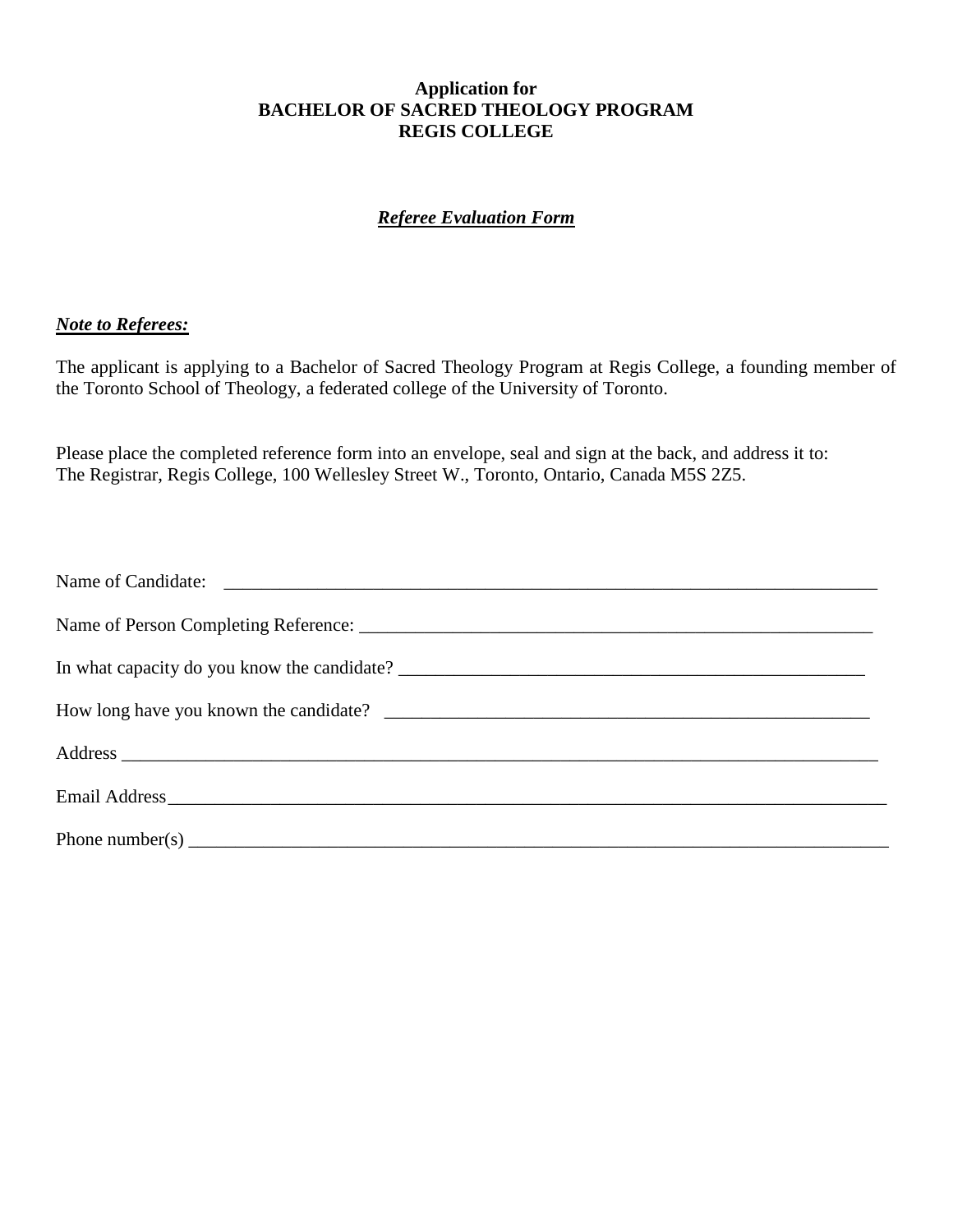Pleasee mark with an "X" to describe the candidate with respect to the following skills, characteristics, aptitudes and capacities.

| $5 = an$    | $4 =$   | $3 = some$ | $2 = show$ | $1 =$ would need to | $0 = \text{unable}$ |
|-------------|---------|------------|------------|---------------------|---------------------|
| area        | proven  | ability    | aptitude   | overcome            | to judge            |
| established | ability |            |            | <i>obstacles to</i> |                     |
| strength    |         |            |            | develop in this     |                     |
|             |         |            |            | area                |                     |

## *Communication, Learning*

| academic ability                   |  |  |  |
|------------------------------------|--|--|--|
| offers constructive feedback       |  |  |  |
| writing skills                     |  |  |  |
| speaks well in public              |  |  |  |
| able to solve problems             |  |  |  |
| listening skills                   |  |  |  |
| able to revise a position          |  |  |  |
| <b>Faith</b>                       |  |  |  |
| faith is a part of daily life      |  |  |  |
| prayerful                          |  |  |  |
| appreciates the gifts of<br>others |  |  |  |
| concerned about injustice          |  |  |  |
| accepts limitations of others      |  |  |  |
| Social, Pastoral                   |  |  |  |
| takes initiative                   |  |  |  |
| empathetic to others               |  |  |  |
| relates well to other cultures     |  |  |  |
| able to receive criticism          |  |  |  |
| adapts well to change              |  |  |  |
| works well in team setting         |  |  |  |
| has a sense of humour              |  |  |  |
| sets realistic goals               |  |  |  |
| manages conflict well              |  |  |  |
| able to keep a confidence          |  |  |  |
| responsible                        |  |  |  |
| seeks the advice of others         |  |  |  |